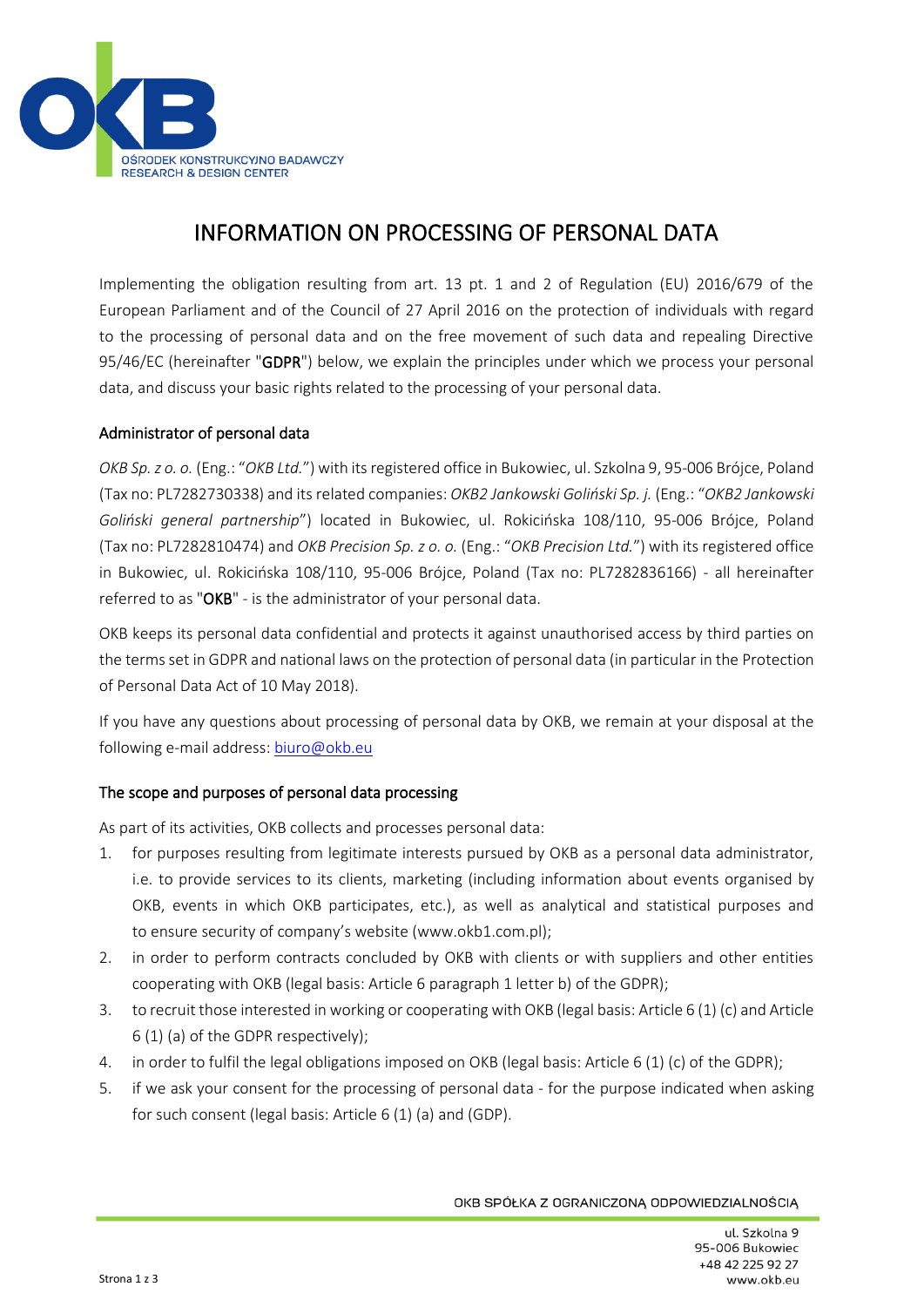

The processing of your personal data takes place on a voluntary basis, however, depending on the circumstances, the refusal to provide access to data or requesting their removal may prevent us from contacting you, providing you with information about events and activities or service offered by us.

## Transfer of personal data to other entities

External service providers may in particular be recipients of your personal data (e.g. entities providing legal advice, accountancy, auditing, IT and marketing-promotion services, as well as other entities processing data on behalf of OKB on the basis of a personal data processing agreement).

OKB, in connection with cooperation with its suppliers, may entrust the processing of your personal data to them. In any case, these entities will be obliged to keep your personal data confidential and to process them in accordance with the provisions on the protection of personal data.

Your personal data is not transferred to countries outside of European Union or European Economic Area.

## Processing period

Your personal data will be processed, as appropriate:

- 1. until the relevant legitimate interests of OKB have been fulfilled as the data controller;
- 2. until the expiration of the time limits for claims arising under the contract with which processing of personal data is associated;
- 3. until the end of the period in which OKB is legally obliged to continue processing (in particular, storage) of personal data;
- 4. until you object to the processing of your personal data for marketing purposes;
- 5. until you object to receiving any information from OKB ;
- 6. until you withdraw your consent to the processing of personal data, if the processing takes place only on the basis of the granted consent.

## No profiling

Your personal data is not subject to profiling as one of personal data's automated processing forms.

## Your rights

In accordance with the principles set in GDPR and in the scope provided for, you have right to access your personal data, right to rectify, delete or limit processing, right to data transfer, and right to withdraw your consent to the processing of your personal data (withdrawal can be made at any time, without affecting the lawfulness of the processing which OKB has made on the basis of the consent granted prior to its withdrawal).

If you do not want OKB to process your personal data for marketing purposes, you can, at all times, object to the processing of personal data for this purpose.

If You wish to do so, You must notify OKB by mail or e-mail on aforementioned contact details.

OKB SPÓŁKA Z OGRANICZONĄ ODPOWIEDZIALNOŚCIĄ